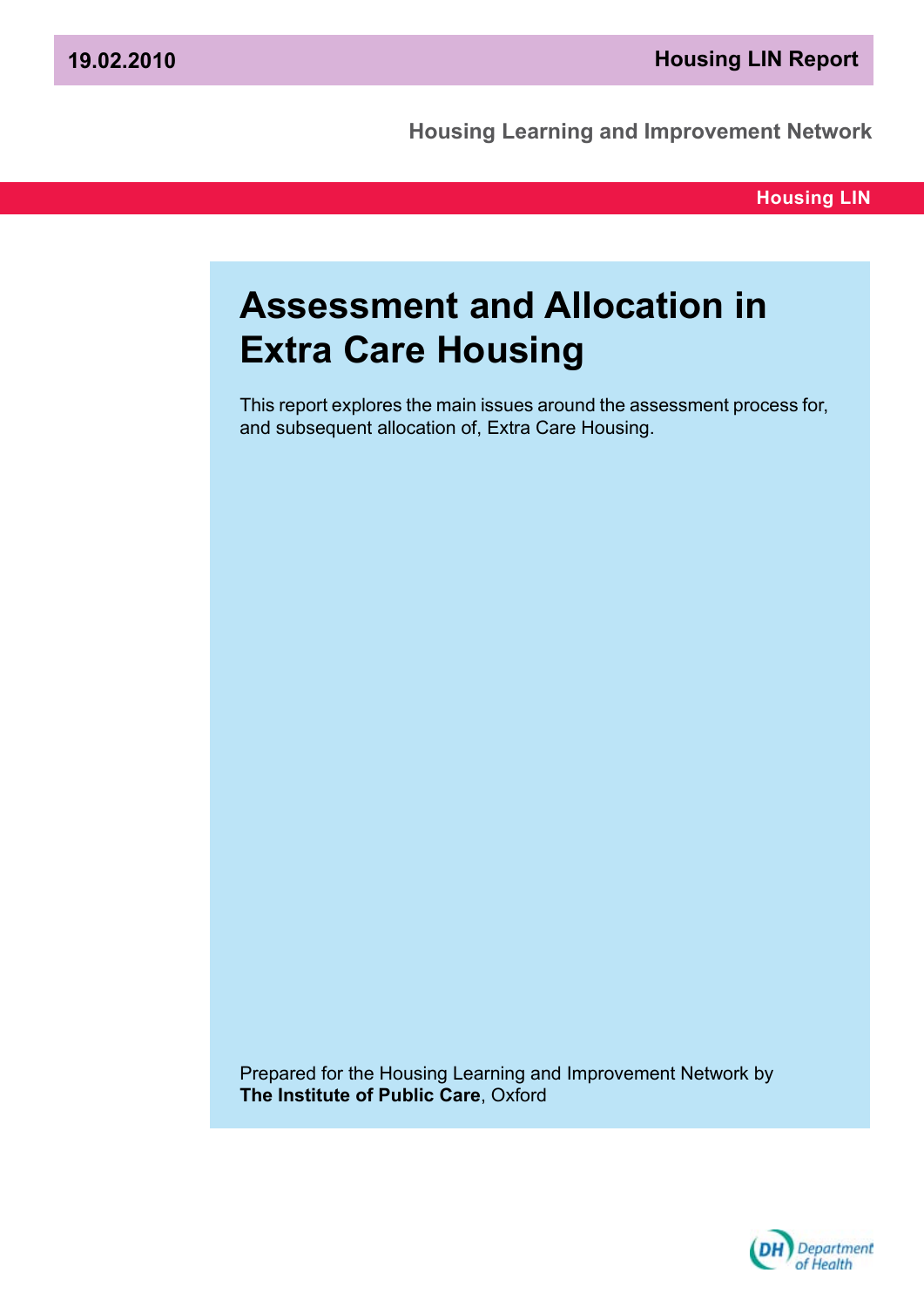# **Contents**

| 1. Introduction                                    | p. 1  |
|----------------------------------------------------|-------|
| 2. Assessment and Allocation in Extra Care Housing | p. 1  |
| 3. Case Studies                                    |       |
| Cheshire                                           | p. 9  |
| <b>Suffolk</b>                                     | p. 10 |
| <b>Ridgeway Community Housing Association</b>      | p. 12 |
| 4. Conclusion                                      | p. 13 |
| 5. Other relevant Housing LIN resources            | p. 15 |

# **About the Housing LIN**

The Housing LIN is the national network for promoting new ideas and supporting change in the delivery of housing, care and support services for older and vulnerable adults, including people with disabilities and long term conditions. The Housing LIN has the lead for supporting the implementation and sharing the learning from the Department of Health's £227m Extra Care Housing Grant arrangements and related housing, care and support capital and revenue programmes.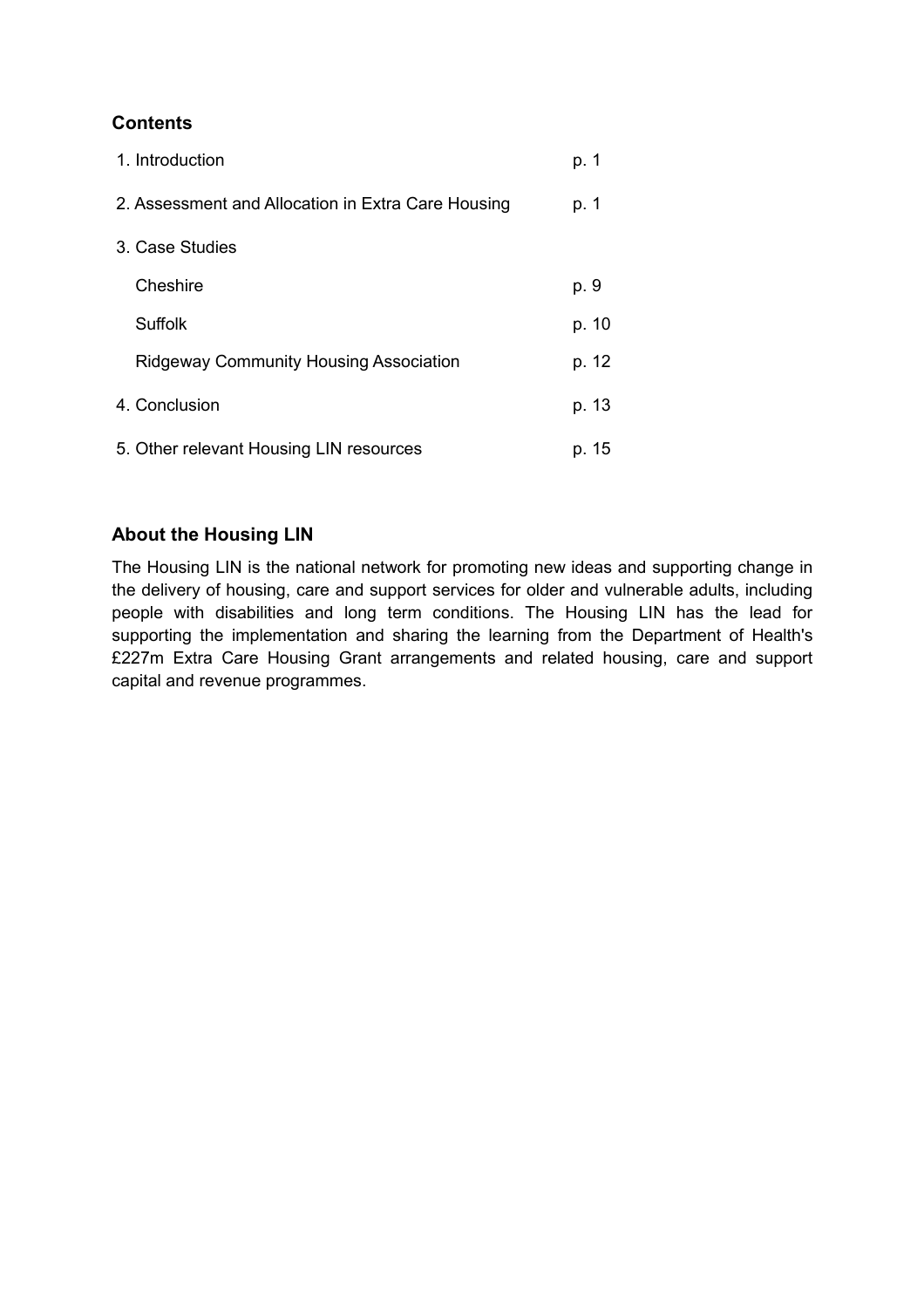# **1. Introduction**

This report explores the main issues around the assessment process for, and subsequent allocation of, extra care housing. It looks at:

- The different agendas (including the legal context) within which the range of stakeholders are working.
- The impact of a potentially complex process.
- The implications of choice based lettings and the development of mixed tenure schemes.
- The main considerations for developing an effective approach.

The report draws on existing research and materials, and the experience of a small number of authorities through information gained from telephone interviews.

# **2. Assessment and allocation in Extra Care Housing**

# **Partnership Approach**

The development of Extra Care Housing (ECH) can play a central role in an authority's approach to services for older people set against a national policy direction focusing on personalised services that offer choice and enable independence. However, it involves a number of stakeholders each with their own agendas and legal frameworks within which they operate. This creates particular tensions when considering approaches to establishing eligibility criteria, the assessment of potential residents, and the allocation of accommodation.

The table below provides a summary of who the main stakeholders are likely to be, their main role in the development of ECH (particularly the relevant legal and policy issues that will influence their vision for ECH) and the approach to be taken to assessment and allocation. In addition, the input of older people themselves will be an important element of the development process.

| <b>Stakeholder</b>       | <b>Main role</b>                 | Relevant legal or<br>policy drivers                          | <b>Relevant Issues</b>       |
|--------------------------|----------------------------------|--------------------------------------------------------------|------------------------------|
| <b>Adult Social Care</b> | Commissioner of care<br>services | <b>DH Putting People</b><br>First (2007)                     | Modernisation of<br>services |
|                          | Access to DH ECH<br>fund         | Fairer charging<br>policies                                  | Personalisation<br>agenda    |
|                          |                                  | DH Extra Care<br>Housing Fund: bidding<br>guidance 2008-2010 | Value for money<br>(VFM)     |
|                          |                                  | <b>DH Private Finance</b><br>Initiative                      | Procurement                  |
|                          |                                  | Residential care<br>delivery redesign                        |                              |

# **Table 1: Key Stakeholders in ECH**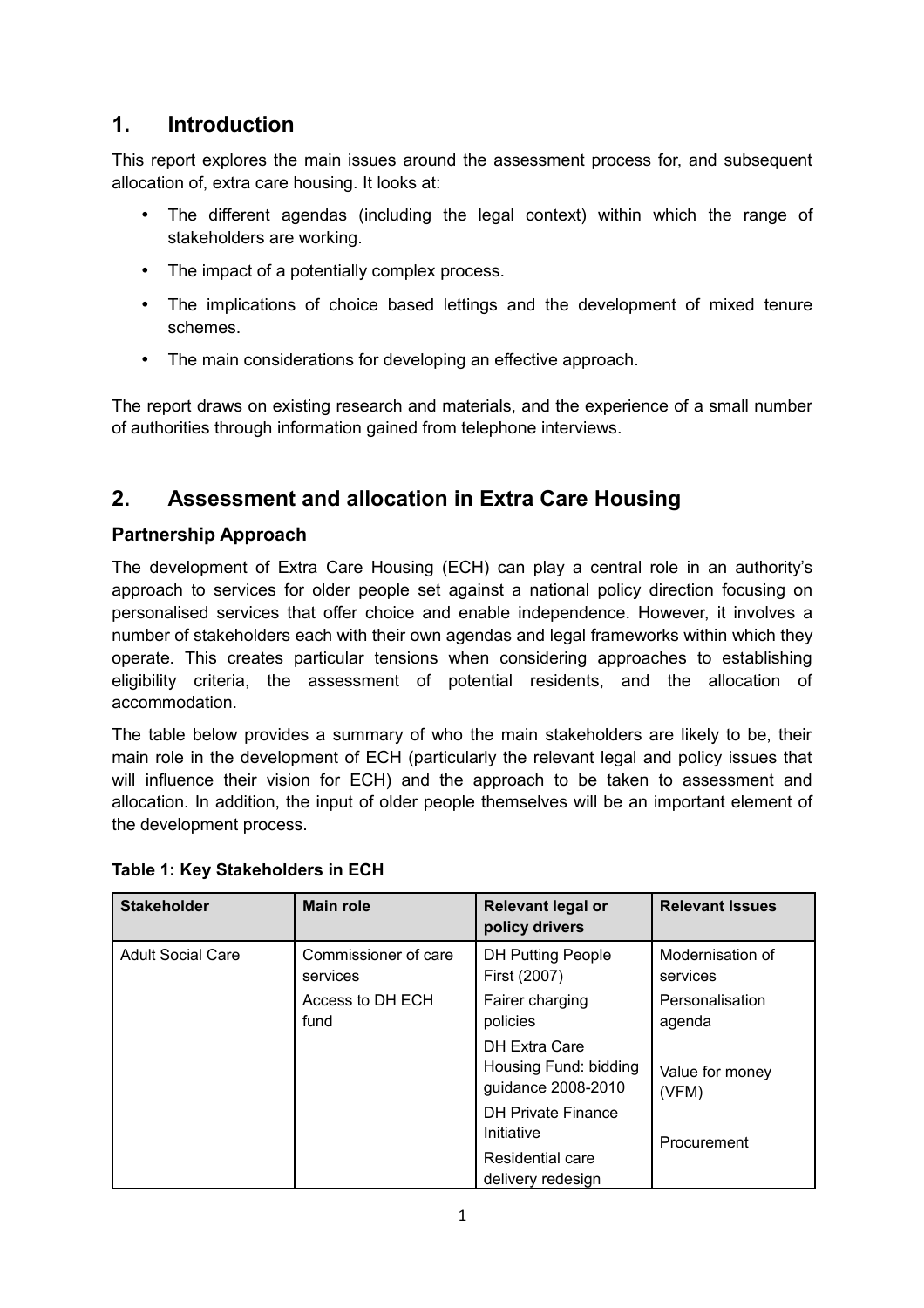| <b>Stakeholder</b>                                    | <b>Main role</b>                                                                                                                                                                                                   | <b>Relevant legal or</b><br>policy drivers                                                                                                                                                                                                                         | <b>Relevant Issues</b>                                                                                                                                                                       |
|-------------------------------------------------------|--------------------------------------------------------------------------------------------------------------------------------------------------------------------------------------------------------------------|--------------------------------------------------------------------------------------------------------------------------------------------------------------------------------------------------------------------------------------------------------------------|----------------------------------------------------------------------------------------------------------------------------------------------------------------------------------------------|
|                                                       |                                                                                                                                                                                                                    | DH White Paper on<br>the planned National<br>Care Service<br>(forthcoming)                                                                                                                                                                                         | Care efficiency<br>Market management<br>Closer integration<br>Strategic<br>commissioning                                                                                                     |
| <b>Housing Authority</b>                              | Commissioner of<br>housing to meet<br>housing need, normally<br>with nomination rights<br>set out in a nomination<br>agreement with<br>housing providers for<br>ECH for rent and/or<br>sale eg shared<br>ownership | 1996 Housing Act as<br>amended by Housing<br>Act 2002<br>CLG Lifetime Homes,<br>Lifetime<br>Neighbourhoods<br>(2008)<br><b>CLG Private Finance</b><br>Initiative<br>HCA, Housing our<br>Ageing Population:<br>Panel for Innovation<br>(2010)<br>Total Place (2009) | Offering choice<br>through choice<br>based lettings (CBL)<br>Modernisation of<br>sheltered housing<br>Procurement<br>Sustainable design<br>and development<br>Whole system review<br>and VFM |
| <b>Supporting People</b><br><b>Commissioning Body</b> | Commissioner of<br>housing related support                                                                                                                                                                         | CLG Independence<br>and Opportunity: our<br>strategy for supporting<br>people<br>(2007)<br><b>CLG Benefits</b><br>Realisation (2009)                                                                                                                               | Removal of ring<br>fencing of SP funds.<br>System efficiencies                                                                                                                               |
| Housing Provider (often<br>a RSL)                     | Provider of housing and<br>usually housing<br>management & housing<br>related support<br>services<br>Provides access to<br>funding from the<br><b>Homes &amp; Communities</b><br>Agency (HCA)                      | <b>HCA Affordable</b><br><b>Housing Capital</b><br>Funding (2008, being<br>refreshed)<br><b>Supporting People</b><br><b>Quality Assessment</b><br>Framework<br>TSA regulatory<br>framework                                                                         | Developing a vibrant<br>community/ building<br>social capital.<br>Managing void<br>levels.<br>Private sale, eg,<br>leasehold/shared<br>ownership<br>arrangements.                            |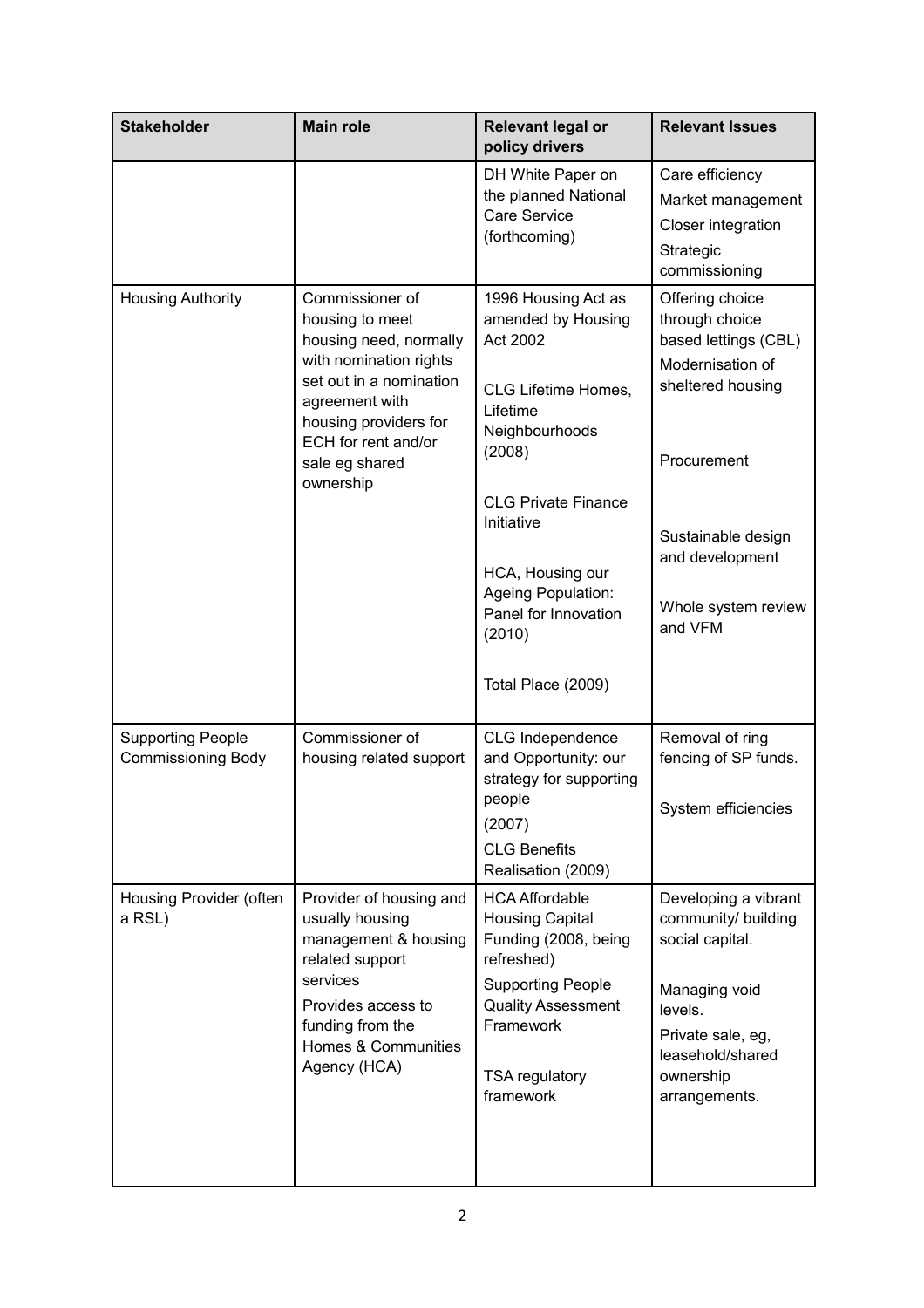| <b>Stakeholder</b>                                                                             | <b>Main role</b>                                                                                  | <b>Relevant legal or</b><br>policy drivers                                                                                                                                                                               | <b>Relevant Issues</b>                                                                                                                                                                                                                |
|------------------------------------------------------------------------------------------------|---------------------------------------------------------------------------------------------------|--------------------------------------------------------------------------------------------------------------------------------------------------------------------------------------------------------------------------|---------------------------------------------------------------------------------------------------------------------------------------------------------------------------------------------------------------------------------------|
| Care Provider (can be<br>local authority, housing<br>provider or independent<br>care provider) | Provider of care<br>services, and<br>sometimes also<br>housing related support<br>services        | Care Standards Act<br>2000<br><b>Health and Social</b><br>Care Act 2008<br>(registration<br>requirements)<br>regulations 2009<br>Domiciliary Care<br>Regulations 2002                                                    | Providing flexible,<br>responsive and<br>enabling service.<br>Managing care<br>profile of scheme<br>within contract.                                                                                                                  |
|                                                                                                |                                                                                                   | <b>Care Quality</b><br>Commission                                                                                                                                                                                        |                                                                                                                                                                                                                                       |
| <b>Primary Care Trust</b>                                                                      | Commissioner of health<br>services within scheme,<br>if applicable, and within<br>local community | DH Darzi Next Stage<br><b>Review (2008)</b><br>Transforming<br><b>Community Services</b><br><b>Quality Assurance</b><br>(2010)<br>Personal Health<br><b>Budgets (2009)</b><br>Sir Michael Marmot<br><b>Review (2010)</b> | <b>World Class</b><br>Commissioning<br>Joint Strategic<br><b>Needs Assessments</b><br>Impact on local<br>health services, eg,<br>long term conditions<br>and tackling health<br>inequalities.<br>Role of ECH in<br>prevention agenda. |

# **A Shared Vision**

As has been noted elsewhere in looking at the key factors for achieving success in the development of ECH, "*there needs to be a common vision of what commissioners are* hoping to achieve and providers expecting to provide."<sup>[1](#page-4-0)</sup> Such statements are probably best contained in a clear local strategy which includes a description of the role of ECH within the broad spectrum of services for older people, and which sets out the characteristics of the people for whom ECH is intended. Typically there are two approaches to this:

- i. Seeing ECH only as a direct replacement for residential care, providing personal care in self-contained accommodation, and so housing a large proportion of people with high care needs.
- ii. Seeking to achieve a "balanced community" housing people with a range of care and support needs including a proportion with minimal needs but who benefit from the security and preventative care provided by  $ECH<sup>2</sup>$  $ECH<sup>2</sup>$  $ECH<sup>2</sup>$ .

An additional layer of complexity is found in mixed tenure schemes (where there is a mix of rented and shared ownership or leasehold accommodation) where admission is often not assessed on the basis of a social care need but a lifestyle choice. This issue is discussed further below.

<span id="page-4-0"></span><sup>&</sup>lt;sup>1</sup> Housing LIN Case Study: Achieving Success in the Development of Extra Care Schemes, 2004

<span id="page-4-1"></span><sup>&</sup>lt;sup>2</sup> Use of Resources in Adult Social Care, 2009, DH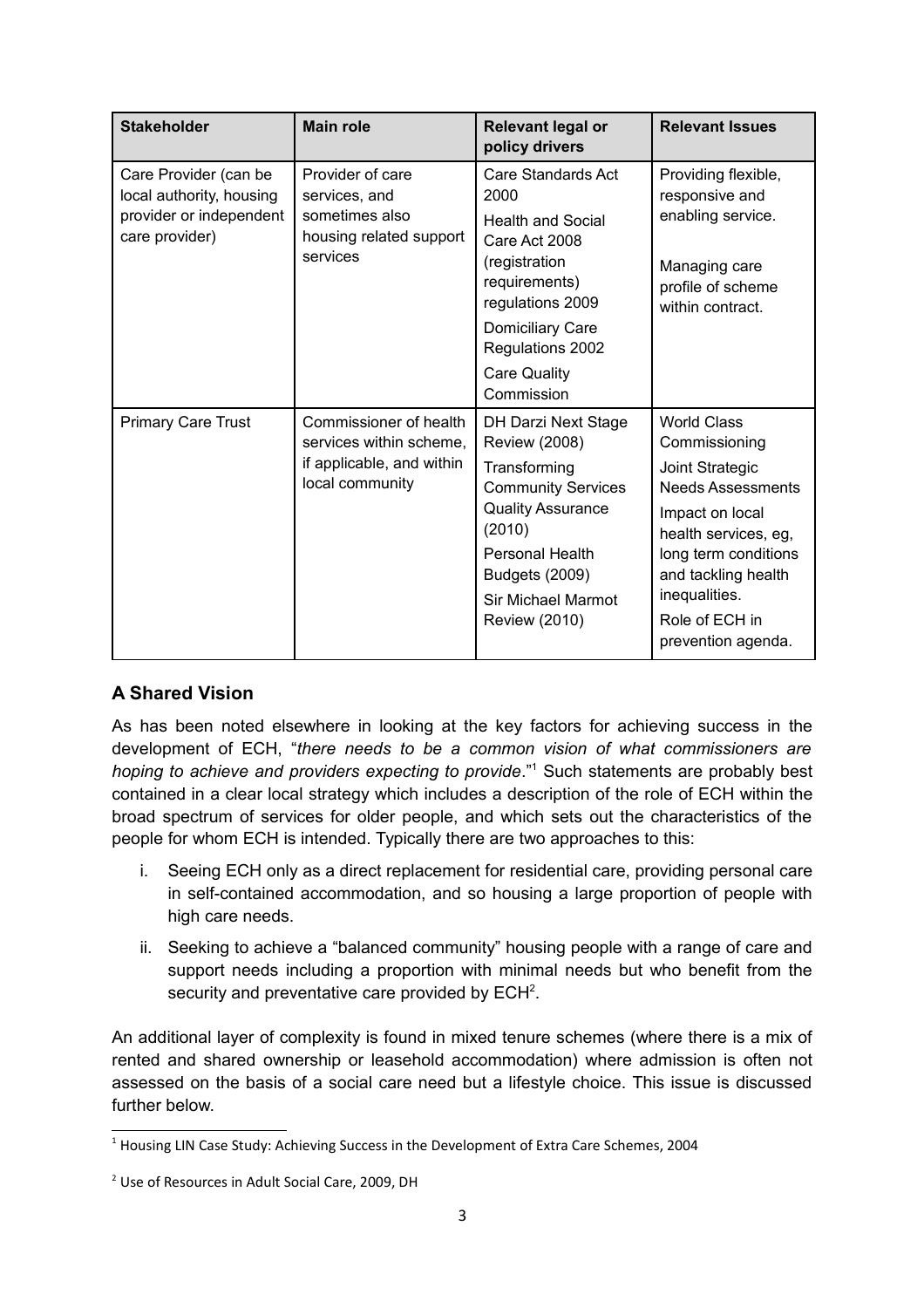The planned introduction of free personal care could have a significant impact on the perceived role of ECH, with the potential for a perverse incentive for commissioners back towards residential care; this will need to be considered in developing the vision for each authority.

Whichever approach is taken, having a clear local strategy for ECH will not only enable improved partnership working at a commissioning level, but will have an important impact on the effectiveness of the marketing, nomination, assessment and allocation processes.<sup>[3](#page-5-0)</sup> For example, it will encourage:

- The use of a shared language about ECH between all involved.
- The establishment of a clear allocations policy, including eligibility criteria and approaches to assessment, which supports the achievement of the shared vision for ECH.
- Front line staff to understand the role of ECH and so advise older people effectively and make appropriate referrals.
- Clearer co-ordination with other services (such as GP practices and community nurses).
- Clearer communication with the general public, and hence the marketing of the schemes.

# **Allocation Policy and Practice**

Establishing the allocation policy for ECH will follow naturally from agreeing a shared vision, and setting out who will be housed in the schemes will be a key tool for achieving that vision. Often there will be a formal nomination agreement between the provider and the housing authority linked to a land transfer or public subsidy, and this will set out how a proportion (or in some cases 100%) of applicants will be nominated to the provider. $4$ 

Typically an allocation policy will include reference to:

- Residence and housing need qualifications (including issues such as the requirement for a local connection, and priority given to those needing to move on "medical or welfare grounds").<sup>[5](#page-5-2)</sup>
- Care and support needs (including the approach to FACS criteria and setting any minimum level of need).<sup>[6](#page-5-3)</sup> The balance between these two, for example, do care and support needs take priority over housing need?

<span id="page-5-0"></span><sup>&</sup>lt;sup>3</sup> Housing LIN Factsheet 25: Nominations in ECH and the Housing LIN Report "Marketing Extra Care Housing"

<span id="page-5-1"></span><sup>&</sup>lt;sup>4</sup> See a further discussion of this in Housing LIN Factsheet 25: Nominations in ECH

<span id="page-5-2"></span><sup>&</sup>lt;sup>5</sup> The 1996 Housing Act, as amended, requires housing authorities to give "reasonable preference" to certain categories of applicant.

<span id="page-5-3"></span> $6$  Research has shown that there is a growing trend amongst authorities to require "substantial" or "critical" Fairer Access to Care Services (FACS) assessments for ECH (Housing LIN Factsheet 25)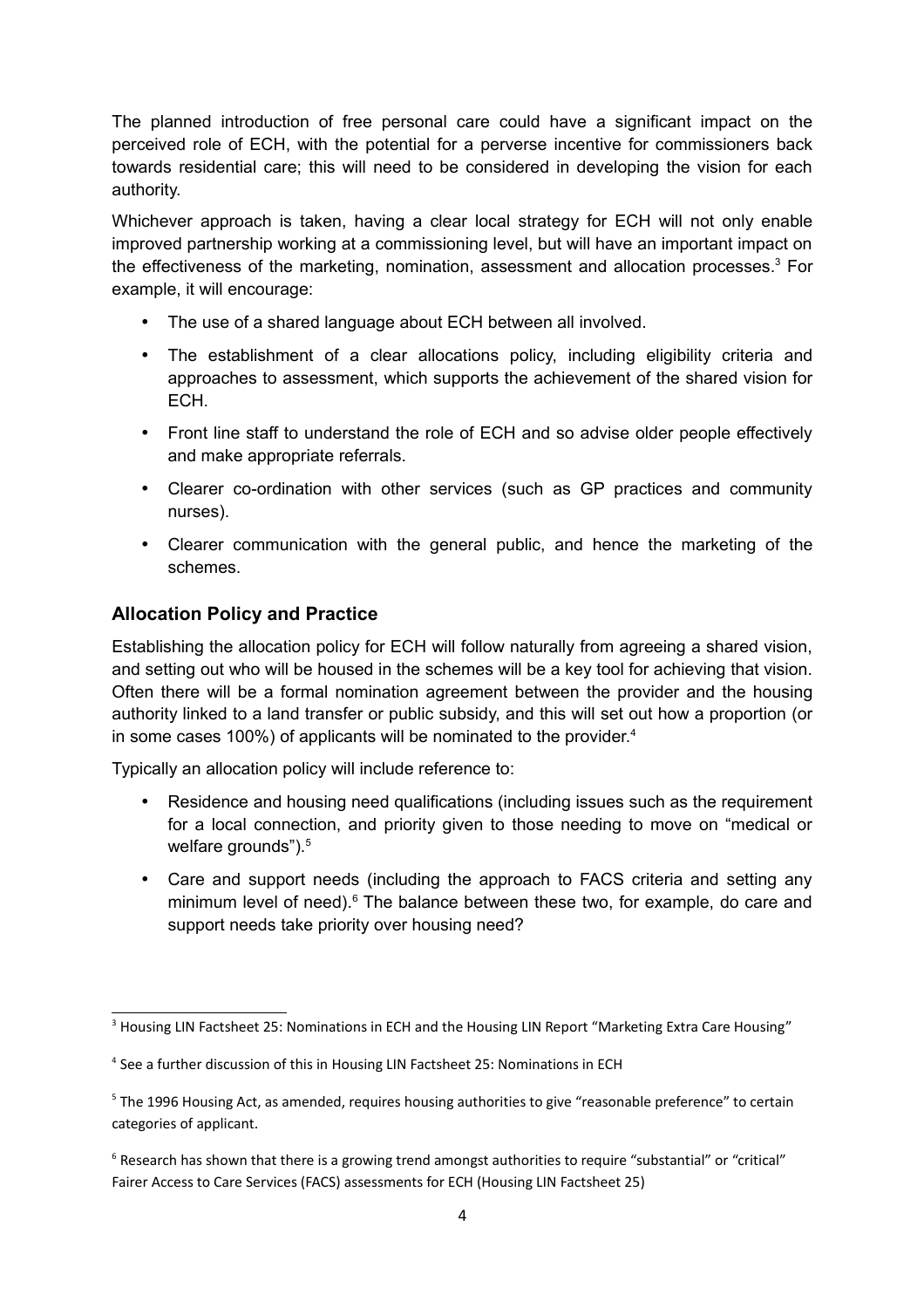- The capacity and willingness of the individual older person to live relatively independently within a shared community (this will particularly consider the ability of the scheme to support differing levels of mental ill health or dementia).
- The approach to maintaining a balanced community (including, for example, definitions of bandings such as low, medium and high needs groups, and the proportion of each).

The Allocations Policy will probably also set out the procedures involved in the assessment of individuals, the decision making process, and the allocation of flats within particular schemes.

#### Assessment

There are a number of different assessments that need to be made to inform the decision on the priority of a particular applicant, and the development of care and support plans. In particular, there will be:

- A community care assessment (using the Single Assessment Process (SAP) or future Common Assessment Framework (CAF)).[7](#page-6-0)
- A housing needs assessment.
- An assessment of need for housing related support.
- A financial assessment to decide on the level of charging for care.
- A health and safety risk assessment (by care and support providers).

There may also need to be a health and wellbeing assessment, particularly where there are mental health needs.

Clearly this is a potentially confusing process for the individual, and can result in a number of different professionals visiting at different times.

Guidance suggests that a co-ordinated approach to the SAP (or in future CAF) is beneficial: "*it will often make sense for housing and other issues to be assessed at the same time as health and social care needs are assessed, and for there to be a co-ordinated service* response.<sup>"[8](#page-6-1)</sup> The Supporting People Support Planning Quality Assessment Framework also encourages joint planning arrangements and links with other services, but does not explicitly link with SAP or remove the requirements for support plans. The potential for co-ordinated approaches is discussed in detail elsewhere<sup>[9](#page-6-2)</sup>, but in developing an assessment procedure for ECH ideally the focus should be on the experience for the older person being assessed and on reflecting the partnership approach to ECH. This suggests that as a minimum there should be co-ordination of assessment visits (ideally only one) and potentially a shared assessment arrangement whereby one agency collects information that is accepted and used by others.

<span id="page-6-0"></span><sup>&</sup>lt;sup>7</sup> For further information see DH Common Assessment Framework Network (http://www.dhcarenetworks.org.uk/CAF/)

<span id="page-6-1"></span><sup>&</sup>lt;sup>8</sup> LAC(2002)1: Guidance on the Single Assessment Process for Older People, 2002, DH

<span id="page-6-2"></span><sup>&</sup>lt;sup>9</sup> Garwood, S, The Single Assessment Process and Housing, 2005, Housing LIN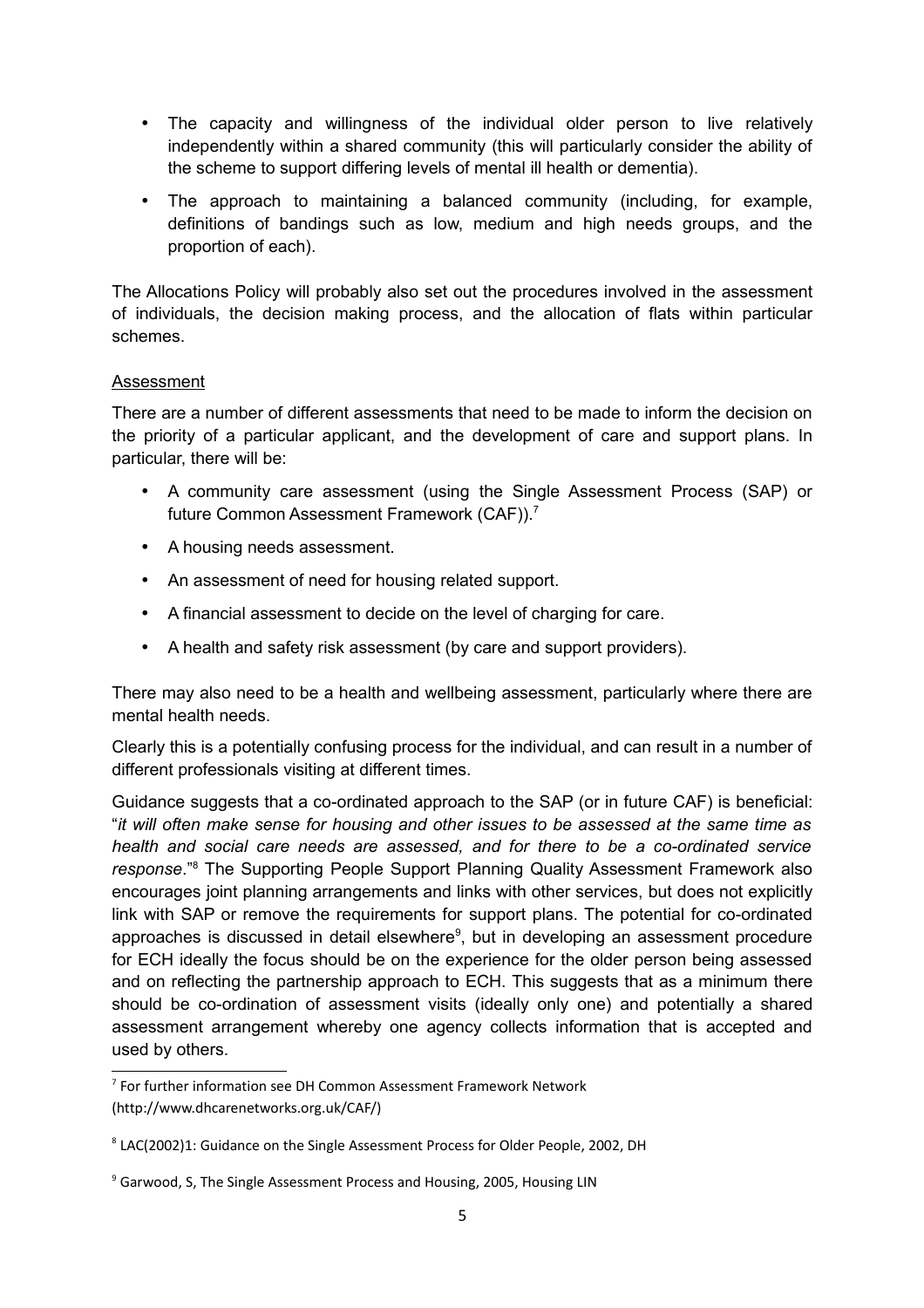## **Decision-making process**

The usual mechanism for making decisions about allocations in ECH is through a multiagency panel. Ideally for new schemes this should be early in the development process to enable the panel to influence key decisions about the design of the service. Membership is likely to include representation from all the key stakeholders:

- Social care.
- Housing authority (or housing register holder).
- Housing and housing-support provider.
- Care provider.
- Health (if applicable).

A panel will need clear terms of reference, and will normally have responsibility for taking decisions on allocations, and keeping a watching brief on the balance of needs within the community. Often it will be the panel's responsibility to maintain a waiting list of assessed applicants ready for potential vacancies, and to ensure assessments are kept up-to-date.

Procedural issues that will need to be resolved include:

- The appointment of the Panel's Chair.
- The frequency of meetings.
- The approach to deputising in case of absences (or replacement due to staff turnover).
- The right of veto (for example for the housing or care provider).
- The process for referring applicants to the panel and informing applicants of decisions.
- Any formal nomination procedures (particularly relating to housing nominations).
- How to manage voids where no suitable applicants are available.

In some instances a Panel will need to be involved in filling shared ownership or leasehold flats within a scheme. In this case, the procedure may need to be varied to reflect the different application processes involved. In particular, there will need to be clarity over the extent to which issues such as the balance of need within a community can influence the sale of a flat to a particular individual.

Within the procedural issues defined above, three factors stand out as particularly important:

• **Stability of membership:** this will enable staff to develop their awareness of each other's agendas, and the potential tensions this may cause. Stability strengthens the partnership working that is essential to enable problems to be solved and contributes to the success of schemes. There may be some resistance to the time commitment involved in regular meetings, but the potential benefits of the partnership approach not only to allocating flats but also to maintaining an overview of the scheme as a whole, would suggest it is a beneficial use of resources.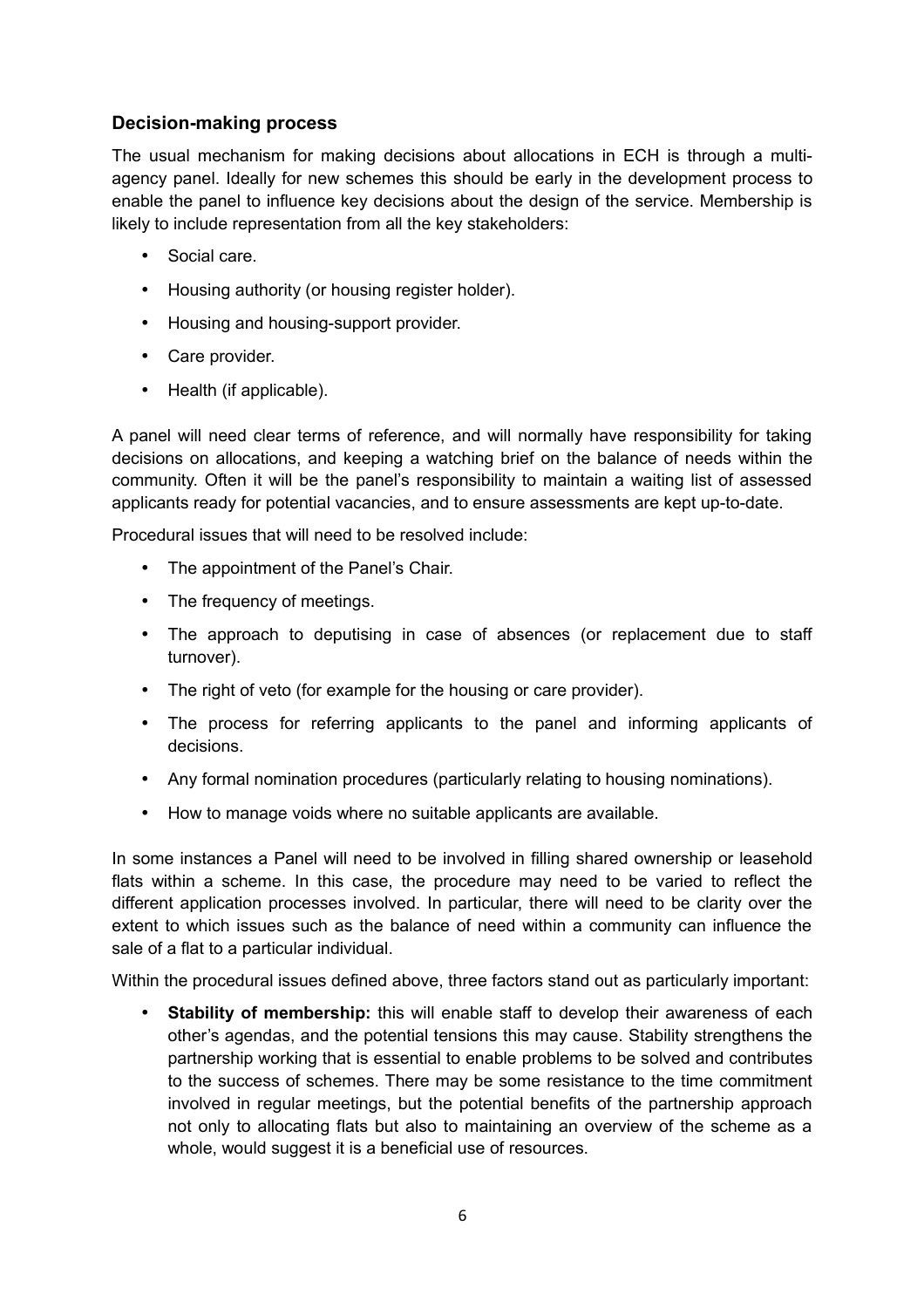- **Protocols covering information sharing:** the level of trust and co-operation required suggests that this sharing should go beyond the minimum contact information. This not only enables good decisions to be made about allocations, but also contributes to the successful ongoing management of the scheme.
- **The quality of referrals/nominations:** where these are inappropriate, or the information is incomplete, not only is time wasted, but individuals can be left disappointed. As has been described above, there needs to be a clear and wellpublicised vision for ECH in the authority which can be used as the basis for raising awareness and knowledge amongst front line staff on an ongoing basis, to ensure a supply of appropriate referrals/nominations.

# **Choice Based Lettings**

The Housing Act 2002 required housing authorities to introduce an element of choice in their allocations policies by 2010 through a system known as "Choice Based Lettings" (CBL). This entails the advertising of vacancies, with applicants bidding for properties they are interested in. Subsequent guidance recognised the particular needs of more vulnerable applicants:<sup>[10](#page-8-0)</sup>

"*The fact that certain applicants – for example, people with physical or mental impairments – may have difficulty in making an application for accommodation without assistance, should not preclude them from being offered a choice of accommodation. Instead applicants should have access to any necessary assistance to enable them to make an application*."

One review of practice in this area found that while many authorities had considered advertising ECH in this way, relatively few had done so. The two main reasons for not doing so were the:<sup>[11](#page-8-1)</sup>

- Level of priority given to social care in the allocation process, particularly in terms of needing nominations from Adult Social Care.
- Requirements for care and support assessments creating a potential delay in the process if they are not already in place.

Whilst these are issues that need addressing in developing CBL, they are not insurmountable, and indeed there are authorities where they have been overcome. The two main issues seem to be ensuring that any eligibility criteria associated with ECH remain applicable when using choice based lettings; and providing the appropriate support for potential applicants to enable them to use the system.

# **Shared Ownership and Leasehold Schemes**

There are growing numbers of schemes offering either part ("Shared ownership") or full ownership ("Leasehold") of accommodation, often alongside rented accommodation producing "mixed tenure" schemes. These schemes present a different set of challenges for the provider and commissioner, particularly because of the greater exposure to commercial

<span id="page-8-0"></span><sup>&</sup>lt;sup>10</sup> Allocation of Accommodation: Choice Based Lettings – Code of Guidance for Local Housing Authorities, 2008, CLG

<span id="page-8-1"></span><sup>&</sup>lt;sup>11</sup> Housing LIN Factsheet 25: Nominations in ECH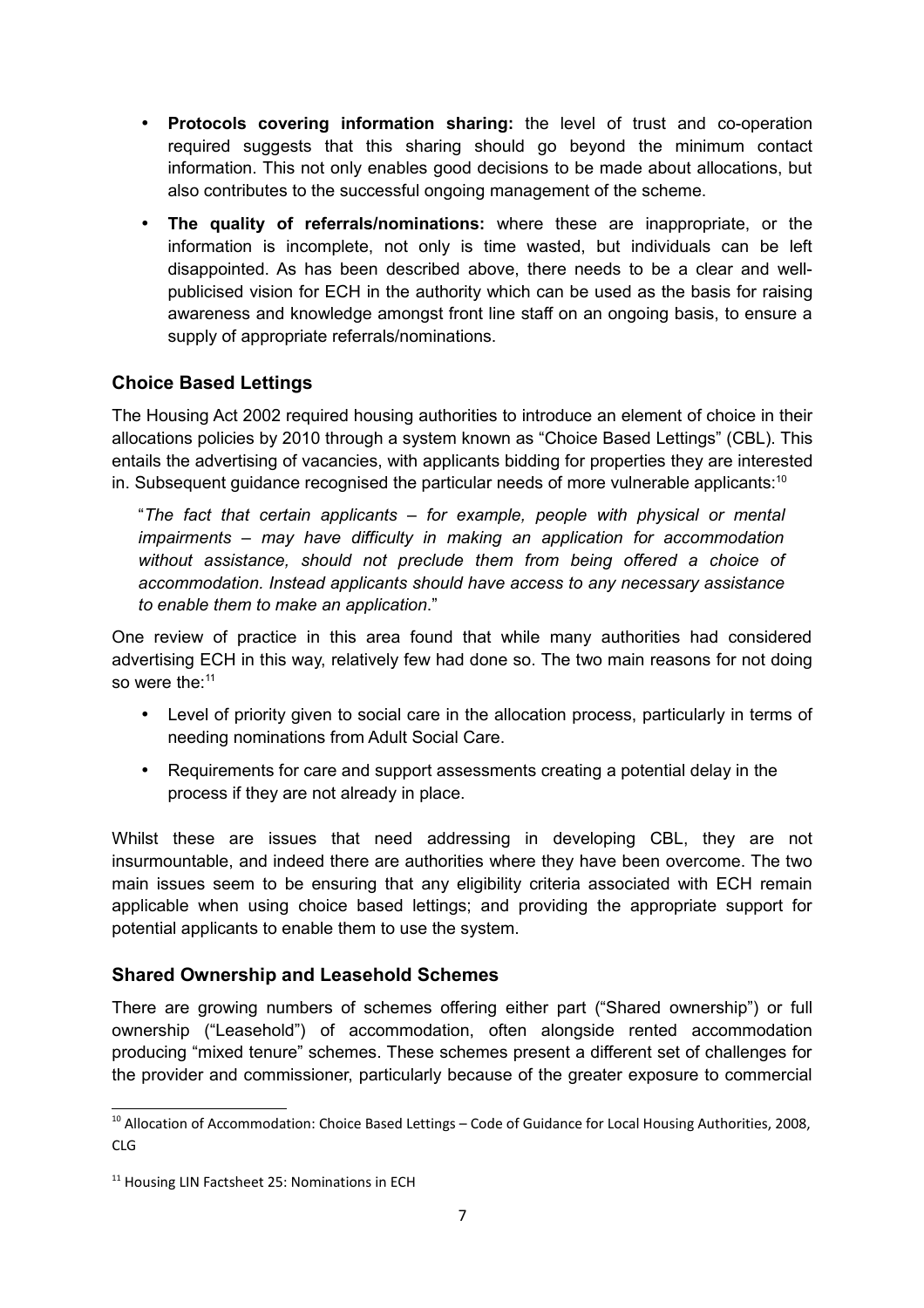risk and the vagaries of the open market. For the provider, a main driver will be ensuring accommodation is sold as quickly as possible to reduce financial risk. Commissioners will need to decide how these schemes fit within their vision for ECH, and in particular what approach will be taken to creating balanced communities, and whether there will be a different approach to allocation and assessment.

Often providers will be reliant on marketing campaigns to draw in self-referrals for such properties and so it may be more difficult to manage the development of a balance at entry within the community of "owners". If balance is sought in the whole community, including both owners and tenants, there may well be a preponderance of more independent people amongst the owners meaning only those with higher levels of need could be considered for rented flats. This suggests it may be preferable to consider the communities separately, and accept that the community of owners may have lower levels of need at least in the earlier life of the scheme.

Another issue is the level of involvement of social services in the allocation process for sales properties. A review of current practice suggests there is a more relaxed approach than is the case with allocation to rented accommodation.<sup>[12](#page-9-0)</sup> Often this is because there is a belief that the majority of purchasers will be self-funders of their care and therefore outside the influence of adult social care. This approach overlooks the possibility that self-funders may run out of money and need to approach social services for support.

There is a strong financial imperative in filling vacancies quickly, and this will need to be taken into account in designing the procedure for shared ownership and leasehold properties. However, the active involvement of care managers could provide an additional source of referrals as they will also have contact with self funders. It also maintains the partnership's "ownership" of what is a resource for the whole community, and which normally will include at least some public funding.

<span id="page-9-0"></span><sup>&</sup>lt;sup>12</sup> Housing LIN Factsheet 25: Nominations in ECH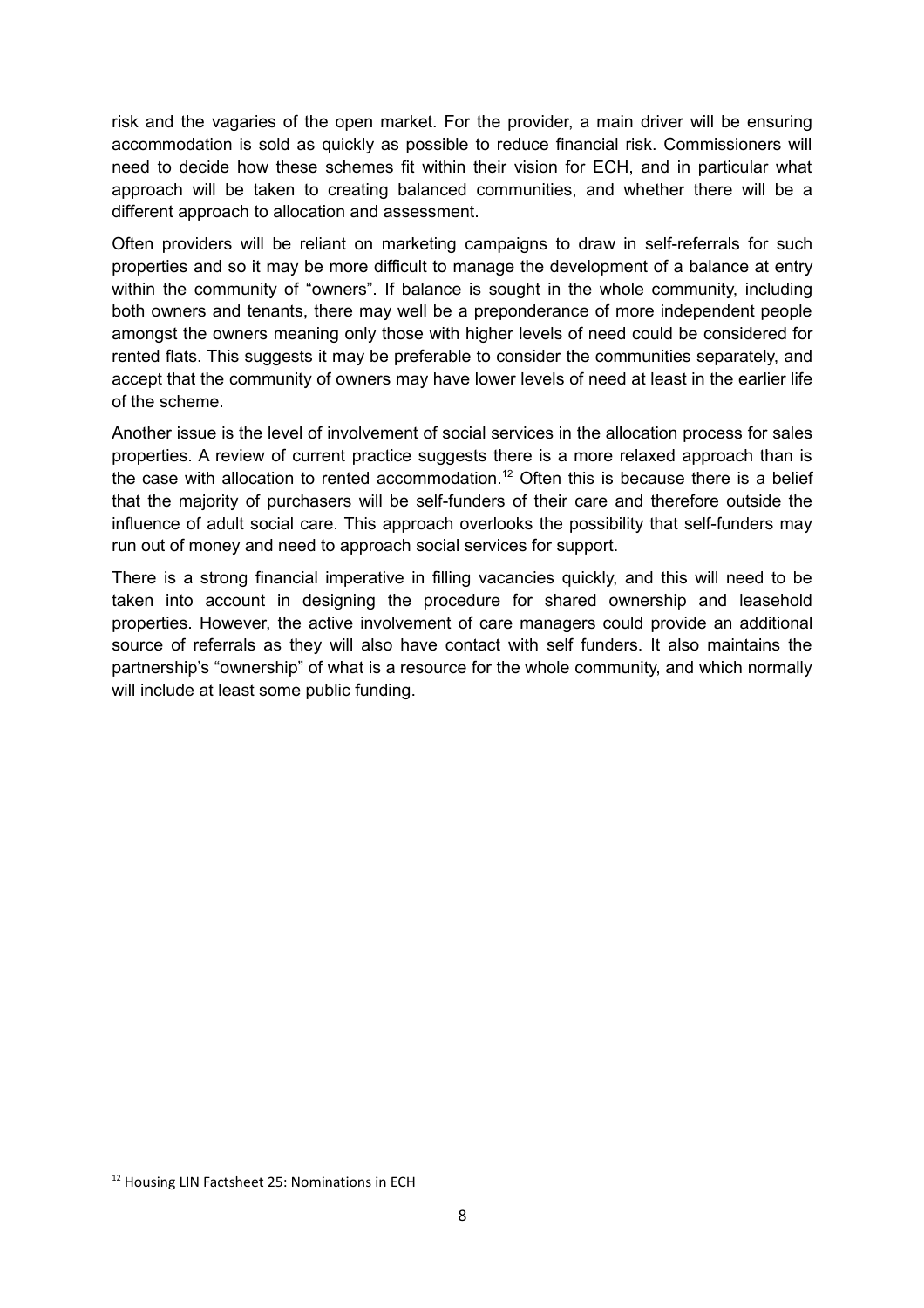# **3. Case Studies**

#### **Cheshire**

#### **Background**

Cheshire County Council<sup>[13](#page-10-0)</sup> have a major programme developing extra care housing around the county, with the aim of providing sufficient ECH in each natural community amounting to 4,000 units by 2014. There are currently five schemes in management, with a further five due to open in 2009 through their Private Finance Initiative (PFI) programme, and further schemes in the pipeline. Their schemes include both rented (the majority), sale and shared ownership.

Cheshire's vision is for ECH to support a balanced community, with communal facilities providing a range of active ageing programmes open to the surrounding community. The focus is on the preventative nature of ECH for its residents and neighbouring older people. It is recognised that for some people this will be a replacement for residential care, and the intention is that placements in residential care will not increase over time in line with demographic trends.

#### Balanced Community

All residents have access to waking night staff (and all pay a share of the cost of this), so the banding is based on a care assessment that looks at daytime needs only. The community is banded according to the hours of assessed need for care per week, and it is assumed that all residents will have some level of care need.

| High banding (one third of residents) | 10+ hours per week      |
|---------------------------------------|-------------------------|
| Medium banding (one third)            | $3 < 10$ hours per week |
| Low banding (one third)               | $1 < 3$ hours per week  |

There are fewer people within the higher banding than in other bandings, so they have had to be proactive in finding them rather than depending on general marketing. For example the review teams going into residential and nursing care homes have been thinking about whether someone could be better placed in ECH (and this move has happened in a few cases); also care managers have identified people with high cost home care packages and visited them to discuss the possibility of moving into ECH. However, often frailer people will not want to move unless something has happened to trigger that move. The PFI provider has a move-in coordinator who will help with practicalities of moving.

It has generally been harder to fill the shared ownership and sales apartments, and this has accentuated the general difficulty in filling the higher banding voids. Cheshire are now considering whether to forego aiming for a balanced community within each tenure, and accept that shared ownership and sale apartments will generally be filled by lower needs people. This difficulty has heightened the tension between the financial imperative for housing providers to fill vacancies, and the desire of the County to maintain a balanced community.

Cheshire have been allocating apartments over a period of 5/6 months prior to new schemes opening, but this has meant that some people who are now having to be put on waiting lists (as low and medium banding flats have been filled) have a higher priority than those allocated early on in the process.

<span id="page-10-0"></span> $13$  Since this case study was prepared Cheshire County Council ceased to exist and two new Unitary Authorities were created Cheshire East and Cheshire West and Chester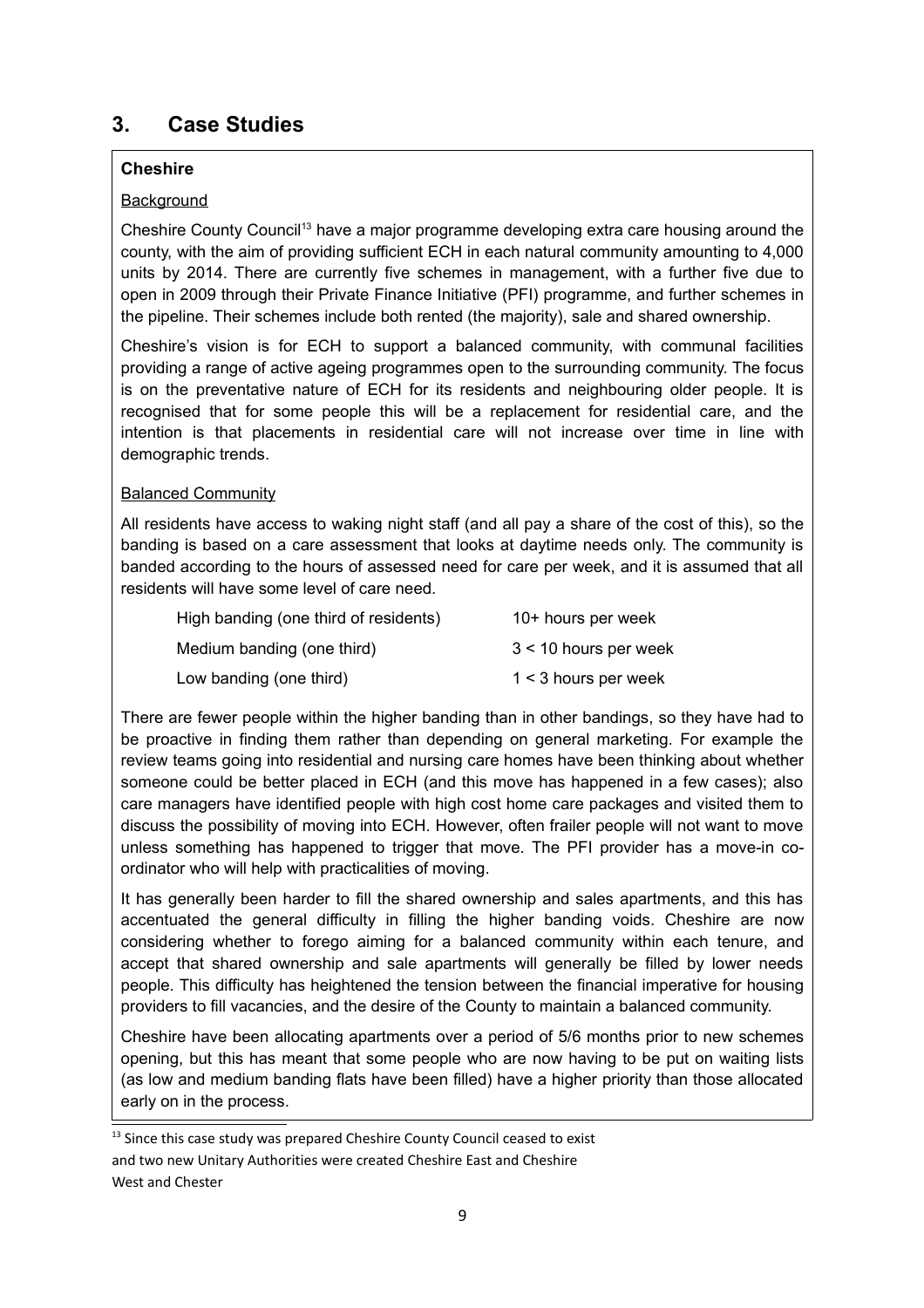#### **Assessments**

The process of assessment has been specifically designed with the experience for the customer in mind. Assessments are carried out jointly by the care manager and housing provider in one visit, and include a financial assessment and welfare benefits check. The aim is to be able to provide enough information to enable the customer to make a fully informed decision about moving into ECH, and so included in the information they are given is a sheet detailing the financial costs associated with ECH (rent, service charges, council tax, care and support charges).

#### Allocation Panel

There is an allocation panel for each scheme, consisting of:

- County Council representative (the local older person fieldwork team manager);
- The housing provider;
- The care provider;
- The local housing waiting list holder (usually a stock transfer RSL); and
- The primary care trust (although of the two PCTs only one provides a representative, but this has added a valuable health perspective).

The remit of the Panel is to allocate according to the balanced community criteria, aiming for a balance within each tenure group, ie, balance within the rented group and balance within the shared ownership group but with the overall imperative of a balance within the community as a whole. Priorities are mainly driven by health and social need, with housing need used to distinguish between otherwise similar levels of need. In allocating, priority is first given to people living in the local town, then the district, then the county, and finally those from out of the county but with a local connection.

The intention is for the housing provider to hold waiting lists for each scheme, with the care provider being responsible for maintaining care assessments and bandings. If voids cannot be filled with the appropriately banded applicant to maintain a balanced community, then the Panel can look at the next banding down after 10 working days.

Choice Based Lettings is about to be implemented in Cheshire, and will include ECH lettings. However, this will be on the understanding that applicants will still have to meet special criteria and go through the Allocation Panel process.

#### **Suffolk**

#### **Background**

There are over 700 "very sheltered" housing (VSH) flats in management in Suffolk, with more in development.[14](#page-11-0) Included within these are 96 flats designated as "extra care" for people with functional or organic mental health problems. The two types of flats are the same in terms of building design, but differ in terms of the skills of the staff providing care and support. Suffolk has an established project management approach to developing very sheltered housing schemes, with project teams established from the outset, and involving all key stakeholders.

<span id="page-11-0"></span><sup>&</sup>lt;sup>14</sup> See Suffolk's Design and Management Guides as published on the DH Care Networks Housing website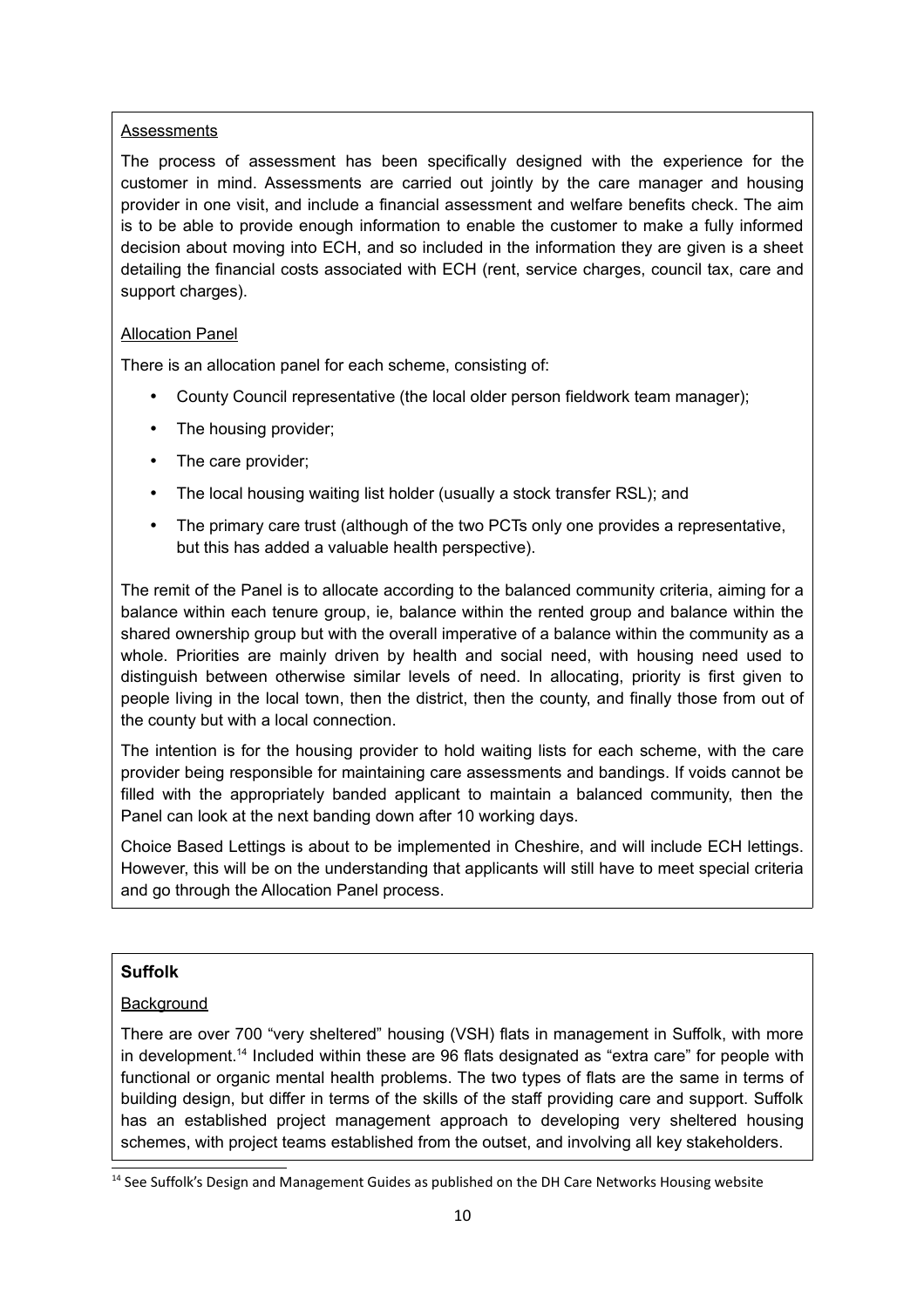Although this requires a commitment in terms of time, it has proved very effective at ensuring buy-in to the vision for particular schemes, and has facilitated filling new schemes (normally takes  $2 - 4$  weeks from handover).

Suffolk see their VSH schemes as an alternative to residential care, but do aim for balanced communities. This balance is not defined in terms of bandings or fixed proportions of levels of need. Instead, an overview of the balance of the scheme is maintained taking into account a range of issues at any one time, including mental health, physical frailty, and sociability levels. In addition, they aim for not more than 25% "extra care" flats within a scheme, and these will either be in a separate wing or scattered through the development. It is also recognised that people living in flats categorised as "VSH" may develop mental health problems, but would not be expected to move into flats categorised as "extra care".

Applicants must have a housing need and require a minimum of 4 hours care and support per week. This low minimum level of care is seen as an important contributor to creating a mixed community.

The approach to the provision of care, with a core service (waking nights, plus 4 hours care, plus element of management charges) topped up by flexi care to reflect assessed needs, means that if a tenant wanted to bring in an existing package of care or not use the scheme's care team, this would substitute the flexi element but they would still need to have the core service. There have been a small number of cases where individuals have purchased their own care, but they have all eventually reverted back to the in-house provision.

#### Assessment

All applicants need to have had a community care assessment, including a financial assessment, which may need refreshing at the time they are being actively considered for a vacancy. Most of the housing, care and support providers will also carry out an assessment, often only when an individual is being actively considered. There may also need to be a health assessment and there will always be a psychiatric assessment if someone is moving into one of the "extra care" flats.

The same process is followed for leasehold applicants, although in this case Adult Social Care have to agree to accept the assessment of the scheme manager on the basis that normally they will not be paying for care (at least initially). There is the same need for a minimum of 4 hours care.

#### Allocation Panel

There are clear terms of reference and guidelines for the operation of the allocations policy, including the remit of the allocation panels.

In addition to the scheme manager allocation, panels consist of representatives from:

- The borough or district housing department (or where there is a stock transfer the RSL holding the housing register may attend at the discretion of the borough or district council).
- The housing provider.
- Social care services.
- The care provider.
- Supporting People.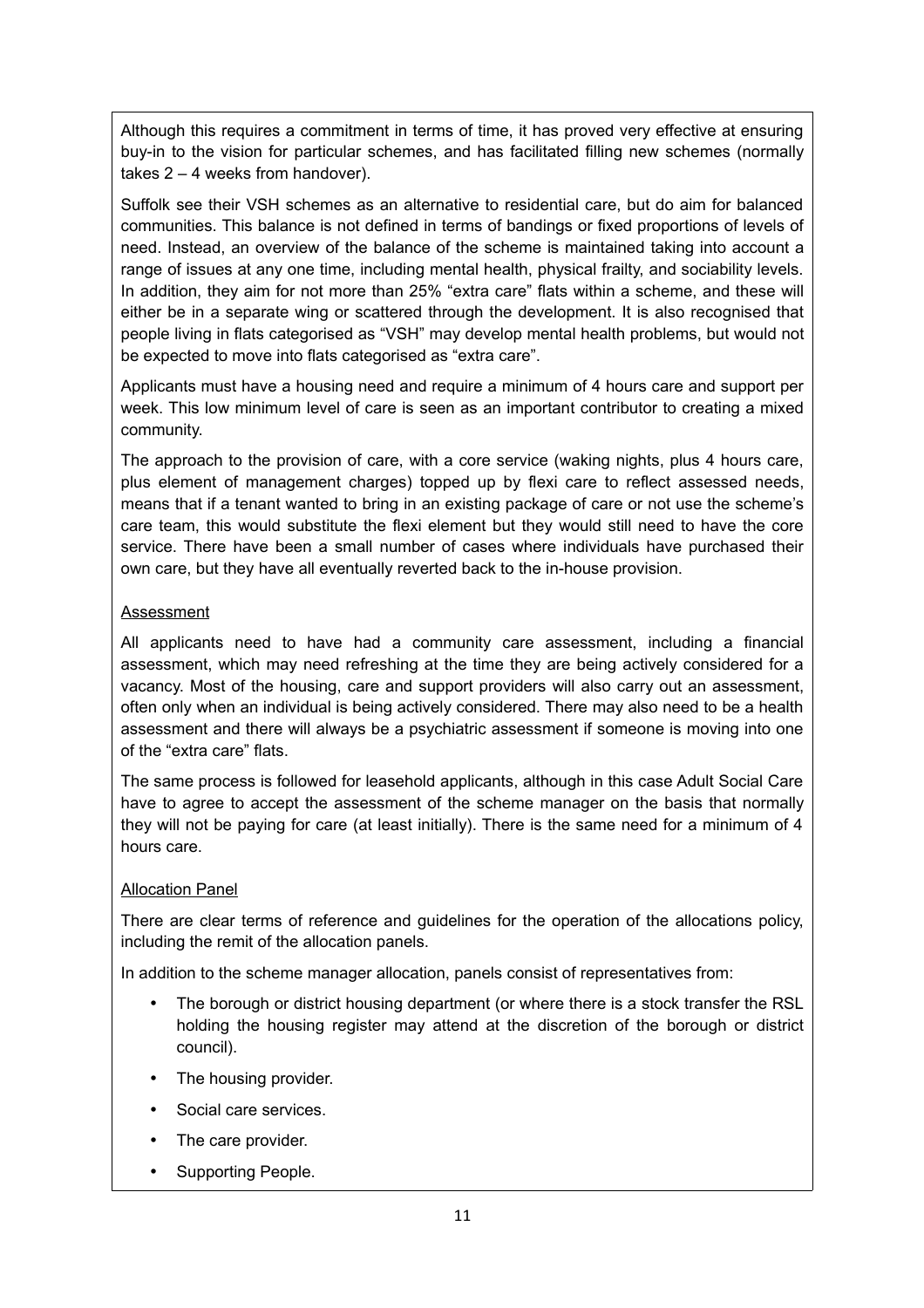The Panel considers the need to maintain a balanced community, but assesses each applicant against the following criteria:

- Care and support needs, and the ability of the care provider to meet those needs.
- Housing need.
- Ability to live in a community with others, where relevant.
- Willingness to accept the need for supported housing.
- Carer's needs where relevant;
- Any other factors, which may affect the supply and demand for supported housing generally e.g. hospital closure, other housing options, ability to move-on etc.

Once the Panel decides on an offer this is forwarded to the care provider for a final decision, and the district authority then nominates the individual to the housing provider, who has right of veto. The Panel is also responsible for ensuring there are assessed individuals on the waiting list for the scheme.

The same process is followed for mixed tenure schemes, with the housing provider having the right to sell on the open market if the Allocations Panel is not able to provide referrals.

Although primarily set up to allocate flats within schemes, and oversee the maintenance of a balanced community, the benefits of multi-agency working in a regular and structured way (meeting monthly) should not be under-estimated. In particular they have enabled rapid and efficient problem solving, and have contributed to a more flexible approach to new challenges.

#### **Ridgeway Community Housing Association**

#### **Background**

Ridgeway Community Housing Association owns four extra care housing schemes, with a further scheme in development, and provides housing support to a scheme owned by another landlord.

#### Balanced Community

Ridgeway seek to help people to remain as independent as possible, providing a home for life. They also try to achieve a balance of needs in their schemes, developing a thriving community hub which is recognised as a resource within the locality.

Where ECH is seen as an alternative to residential care due to the requirement to meet care and support needs this creates a difficult balancing act in the allocation of flats.

#### Assessment and Allocation

All vacancies in the schemes are advertised through choice based lettings, and only those on the authority's housing register can apply. A joint assessment is carried out by the local authority adult social care and the scheme manager, and work is currently underway to develop joint assessment paperwork.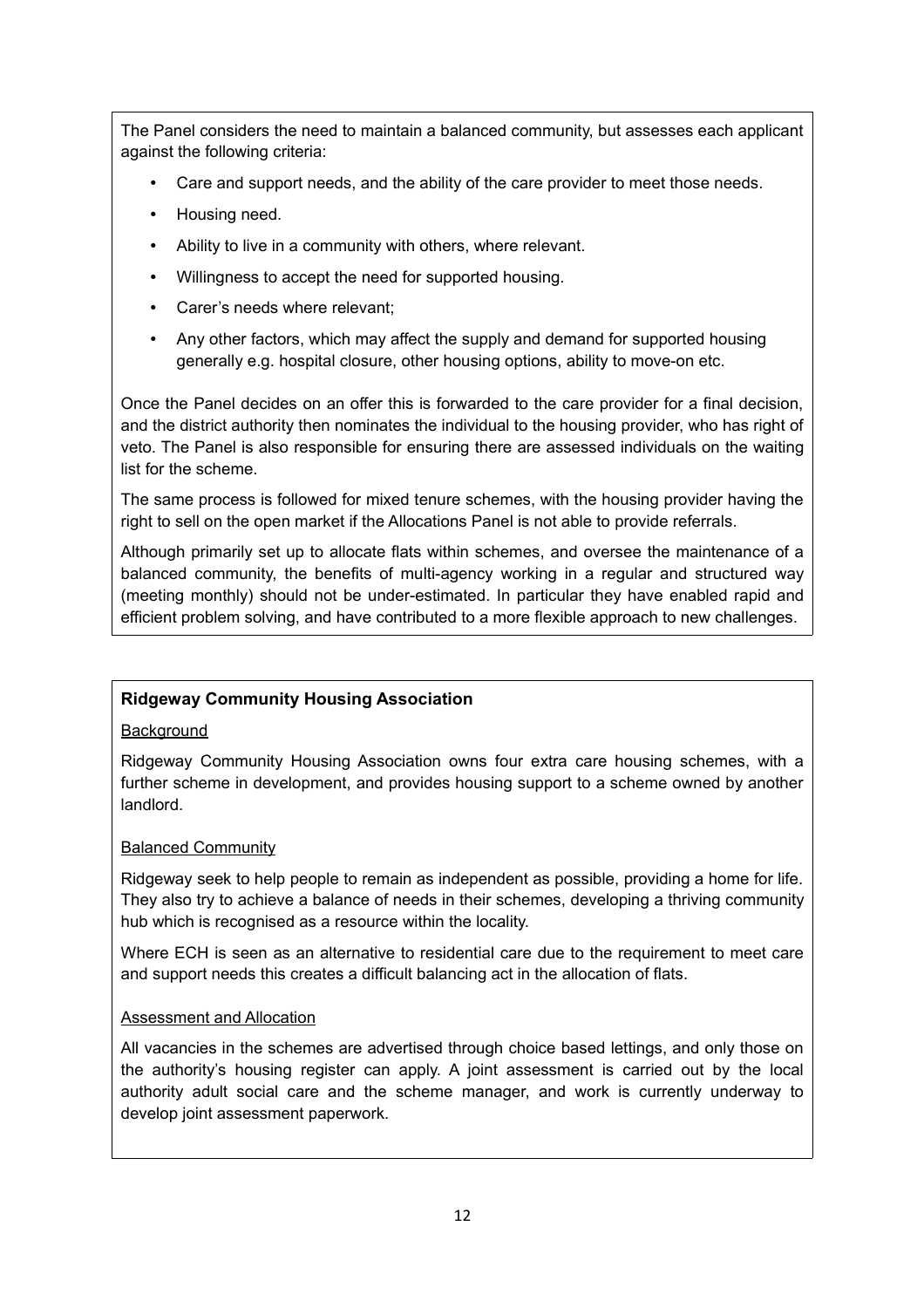There is an allocation panel with clear terms of reference, consisting of representatives of:

- The local authority adult care team.
- Ridgeway.
- The care provider.
- The housing register provider.

Housing need is a factor in deciding on the most appropriate allocation, but considerable weighting is given to care and support needs. The potential resident is matched to the current level of need within the scheme and what care and support can be provided. There is currently no systematic process for allocating points to individuals at this stage, but decisions are made after panel discussions.

If no applicants have been identified who have the relevant care and support needs, the local authority has the option to reserve the property by paying the rent until such time as an applicant can be found. If the property is leasehold and no appropriate applicant can be found, it is either sold to applicants in housing need, but without the care and support needs, or Ridgeway can buy it back themselves.

There have been several challenges for the authority and Ridgeway as ECH is being developed:

- As ECH is a fairly new concept in the authority, there is limited knowledge amongst older people about what form of housing it is, and the location of schemes. This has led to a very high number of applications being received for each vacancy from people who have no understanding of what ECH is.
- Currently there is no information requested at the housing application stage about an individual's care and support needs. There is no way of identifying those who should be prioritised for a more detailed care and support assessment. However, an interim arrangement has been agreed pending a review of the housing register, and the intention is to develop a separate extra care housing waiting list.
- The current economic climate has meant that several leasehold/shared ownership homes have had to be converted back to rented homes, and this has created a challenge for the future given the vision to create mixed tenure to meet the needs of the authority's population.

# **4. Conclusion**

There are three key issues facing local authorities and providers in managing the assessment and allocation of extra care housing and these are set out below.

# **Governance and Procedures:**

The development of a clear allocation policy, including an approach to assessment, is fundamental to the achievement of the aims of an ECH strategy and in particular whether the vision for ECH is realised by the partnership. The first stage is the development of a shared understanding amongst the range of stakeholders of the vision for ECH, and where it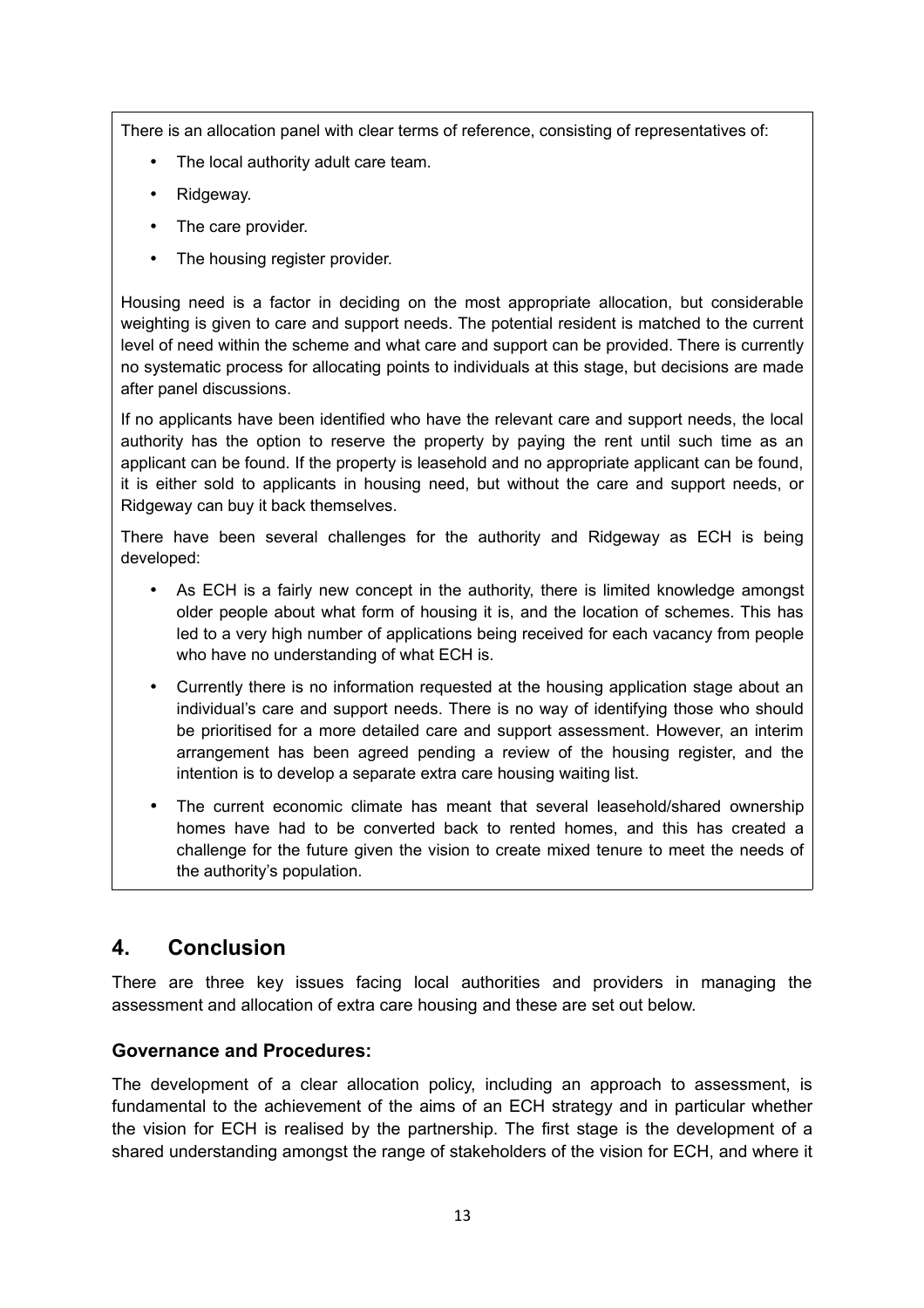sits in relation to other services for older people. This includes whether ECH is seen only as a replacement for residential care, or, as meeting a range of needs in a balanced community.

In addition, when designing processes around assessment and allocation, it may be straightforward to adopt each individual agency's existing procedures, resulting in an applicant being assessed and advised by a number of different people potentially on a number of different occasions. It would be more appropriate to at least co-ordinate assessments, but preferably to review the assessment processes and agree an approach that involves sharing information. This ensures the individual experiences the service as an integrated and cohesive service, with all partners committed to the same approach, from their first encounter with it at the assessment and allocation stage.

### **Tenure**

Whether a scheme is rented, shared ownership or leasehold, filling vacancies efficiently and appropriately will be key. The allocation policy defines priorities, as well as the approach to managing voids, and the partnership approach provided by the multi-agency allocation panel supports an effective decision making process. Given this, it would seem sensible to include the allocation of shared ownership and leasehold flats within the remit of the panel, and ensure there is cross-agency ownership of what is a resource for the authority as a whole, whether or not owners are self-funders.

#### **Delivering balance**

If seeking a balance within the ECH community, there is a range of possibilities about how this is defined and managed. A common approach is to define balance through having proportions of levels of need, such as one third each of low, medium and high. An alternative (as described in the Suffolk case study) is to keep the balance less well defined, but look across the range of factors that could potentially distort the community. This approach is appealing in the degree of flexibility it provides and the breadth of issues that could be considered beyond levels of care, but clearly depends on the partnership having a mature and shared understanding of, and commitment to, what ECH is trying to achieve. It may well be worth developing a broader interpretation of a balanced community beyond levels of care, but with clear definitions and measures developed by the partnership to enable the balance to be assessed.